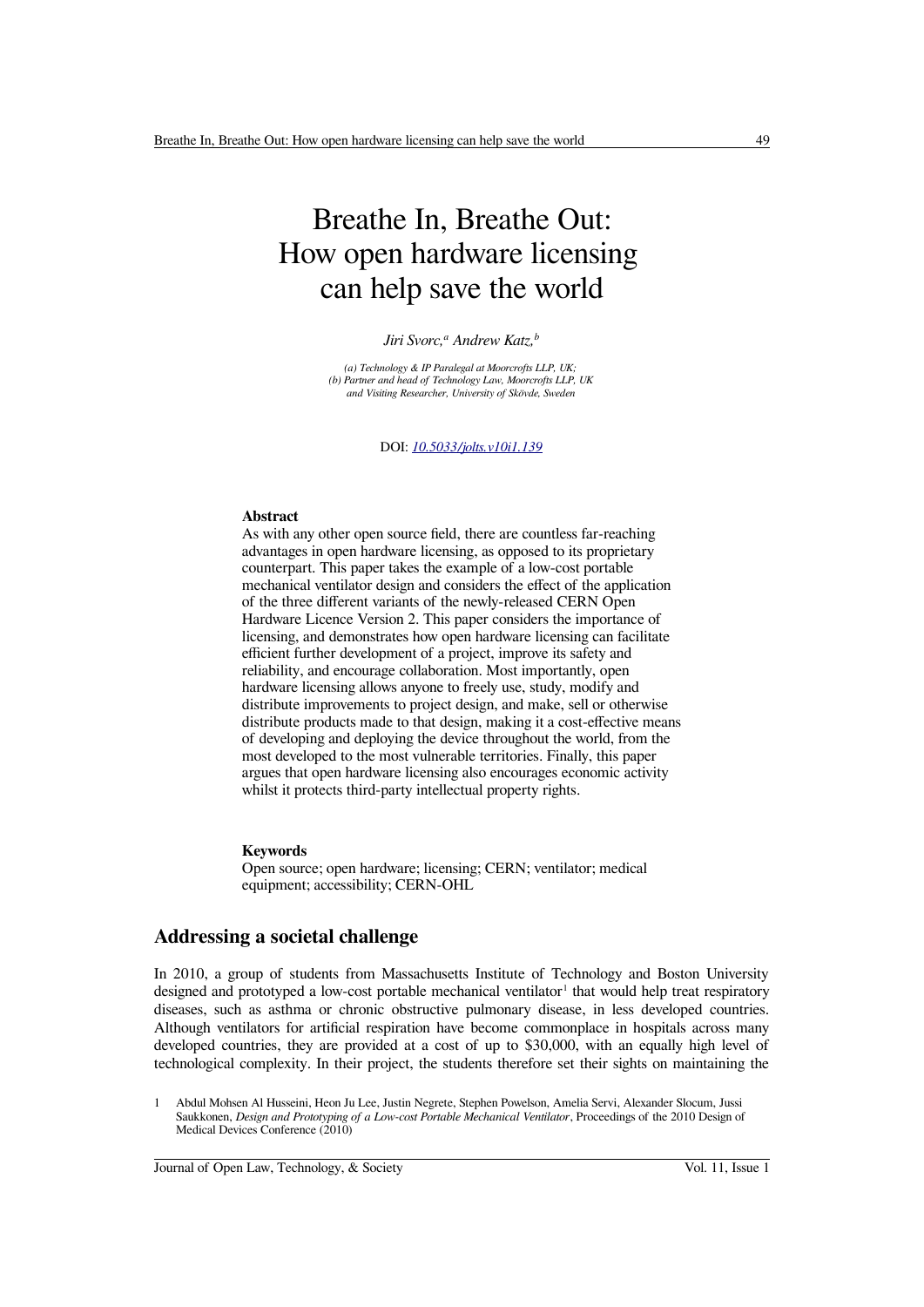medical function of the ventilator, whilst reducing its price and making it easier to build. As a result, they developed a prototype whose bulk-manufacturing price was estimated to less than \$200. Had the project been appropriately licensed and the ventilator began to be manufactured, it could have surpassed a great deal of similar projects<sup>[2](#page-1-0)</sup> and helped doctors around the world saving lives of patients suffering from respiratory diseases, including from the recent outbreak of coronavirus disease COVID-19.

Although the students had planned to carry out further testing of their prototype and develop the idea so that it could be licensed for manufacturing, $3$  they have only recently announced that they will make their material publicly available to help to find the solution to the global lack of ventilators in the COVID-19 pandemic.<sup>[4](#page-1-2)</sup> Their announcement came only days after the initial submission of this paper. As more details about the project are being published day by dayand given the rapid pace of developments in the medical field these days, we have had to base our analysis on a number of assumptions made before the full disclosure of the project's details.

Given the project's praiseworthy aim to increase availability and affordability of medical equipment and its initial lack of appropriate licensing, we have analysed the project to discuss the most appropriate licensing strategy for its fast, effective and large-scale deployment. Also, as the students had published the project report in an academic journal, we assumed that they intended to make the prototype freely and publicly available, as opposed to keeping it a secret and proprietary. We have seen this as an opportunity to consider the project in light of available open source hardware licences, namely the recently published version 2 of CERN-OHL.<sup>[5](#page-1-3)</sup>

## **Do you need a licence?**

Attaching a licence to a project that is intended to be made publicly available, so that it can be freely studied, used or possibly improved by anyone, may sound counter-intuitive but, in fact, it is necessary.

The rules of copyright law<sup>[6](#page-1-4)</sup> automatically apply to a new work without registration and use by third parties is not possible without a licence, Ifanyone wants to copy or modify the project documentation they would first need to obtain (in the absence of any copyright law exception) the students' permission to do so (assuming that they, and not their institution, were the copyright holder) . This may prove challenging in practice and would be given through the grant of a licence from the students.

. In some jurisdictions, including England and Wales, copyright laws could also prevent anyone without such permission from *creating a physical design* based on the project documentation.<sup>[7](#page-1-5)</sup> Also, whilst the making and use of the ventilator based on the project may be allowed *for personal or noncommercial purposes* in some jurisdictions,<sup>[8](#page-1-6)</sup> it may not be so in others.

Attaching a licence would therefore make clear to other designers and manufacturers if and to what extent they may study, improve, use and distribute the design, and manufacture and distribute

<span id="page-1-0"></span><sup>2</sup> See <https://www.instructables.com/id/The-Pandemic-Ventilator/> and [https://medium.com/@RobertLeeRead/the-state-of](https://medium.com/@RobertLeeRead/the-state-of-open-source-ventilator-projects-as-of-march-21st-1f36bfb608b4)[open-source-ventilator-projects-as-of-march-21st-1f36bfb608b4,](https://medium.com/@RobertLeeRead/the-state-of-open-source-ventilator-projects-as-of-march-21st-1f36bfb608b4) both last accessed on 24 March 2020

<span id="page-1-1"></span><sup>3</sup> See [https://phys.org/news/2010-07-students-low-cost-portable-ventilator.html,](https://phys.org/news/2010-07-students-low-cost-portable-ventilator.html) last accessed on 24 March 2020

<span id="page-1-2"></span>See [https://e-vent.mit.edu/,](https://e-vent.mit.edu/) last accessed on 31 March 2020

<span id="page-1-3"></span><sup>5</sup> See [https://ohwr.org/project/cernohl/wikis/Documents/CERN-OHL-version-2,](https://ohwr.org/project/cernohl/wikis/Documents/CERN-OHL-version-2) last accessed on 30 March 2020

<span id="page-1-4"></span><sup>6</sup> Other unregistered intellectual property rights such as unregistered design right, or database right, may also apply to aspects of the design materials, in various jurisdictions.

<span id="page-1-5"></span><sup>7</sup> S. 213 and 226 of Copyright, Designs and Patents Act 1988

<span id="page-1-6"></span><sup>8</sup> For example, see fair use provision of s. 107 of the United States Code. Likewise, Article 30(2) of Copyright Act of the Czech Republic stipulates that "copyright shall […] not be infringed by anybody who for his own personal use makes a fixation, reproduction or imitation of a work."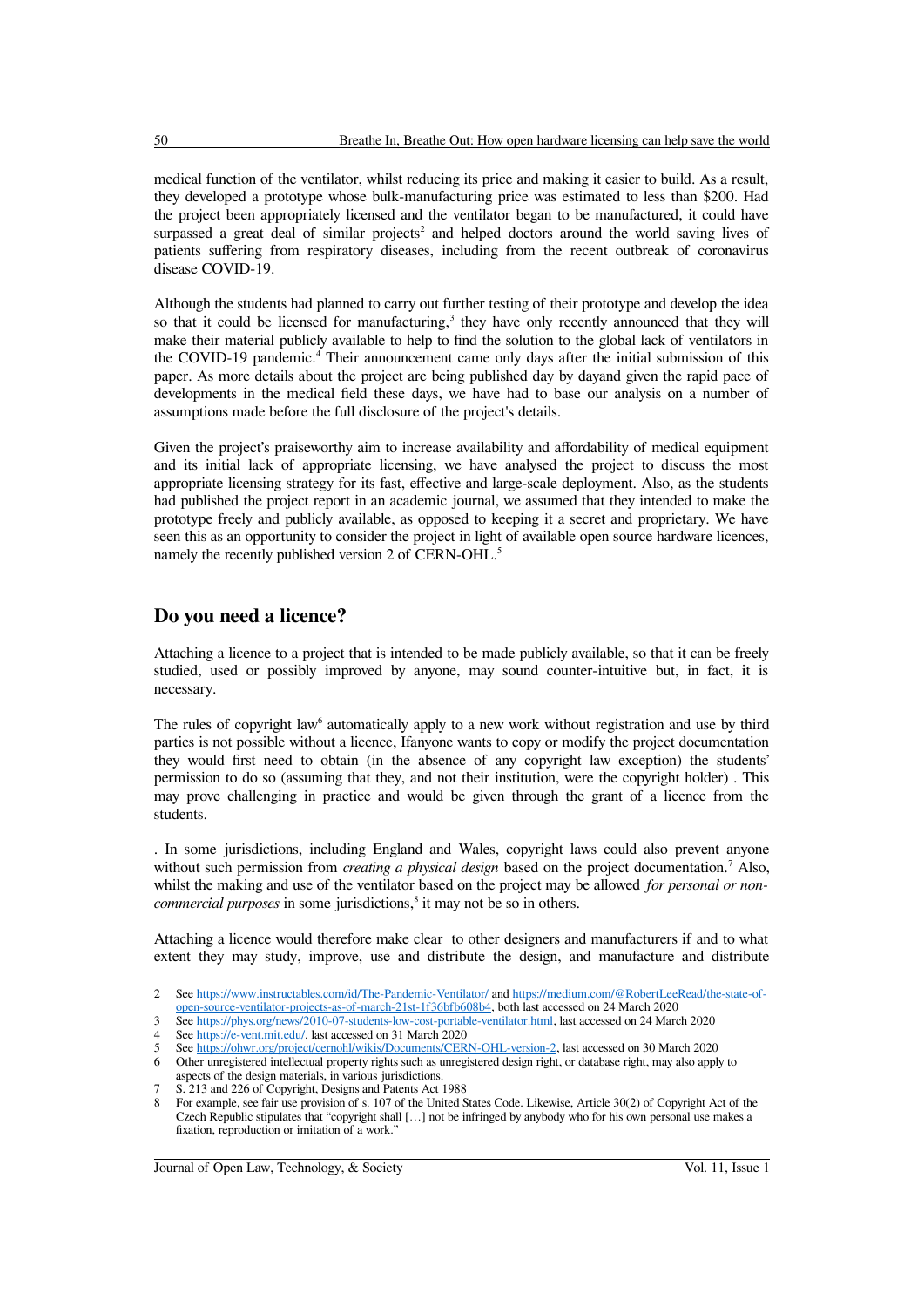products made to it.

## **What licence should you use?**

Considering the mechanical features of the ventilator project and its aim to improve access to medical equipment, an open hardware licence (OHL), such as CERN OHL, appears most appropriate.<sup>[9](#page-2-0)</sup> As an open source licence, an OHL would permit anyone to use the design materials from the project to make a ventilator themselves, either according to the design, or with any changes they decide to make to it.

This would facilitate rapid adoption of the equipment and give other professionals an opportunity to review it. They could identify and correct any imperfections or create enhancements, making it safer and more efficient to use as a result.

Most importantly, attaching an OHL to the project presents a cost-effective way of making the ventilator affordable in developing countries where the cost of currently available ventilators presents one of the most significant hurdles in their use. Needless to say, the far-reaching societal benefits of open source have been acknowledged by many[10](#page-2-1) and open source licensing has consistently been recommended.<sup>[11](#page-2-2)</sup>

## **Why CERN-OHL?**

The European Council for Nuclear Research (CERN) has recently published the second version of its OHL licence, CERN-OHL. As one of the most respected and widely used open hardware licences, and being associated particularly with electronic devices, itis an appropriate choice for consideration. CERN-OHL offers three variants to choose from: a strongly reciprocal variant  $(CERN-OHL-S)$ ,<sup>[12](#page-2-3)</sup> a weakly reciprocal variant  $(CERN-OHL-W)$ ,<sup>[13](#page-2-4)</sup> as well as a permissive one (CERN-OHL-P).[14](#page-2-5)

#### **CERN-OHL-S**

As a strongly reciprocal licence, CERN-OHL-S requires that any derivative design based on an original design licensed under it, is also licensed under CERN-OHL-S should it (or a product made to it) be distributed, like copyleft. It also requires that the licensee makes available with their design all design documentation of the derivative design, including the necessary installation and interfacing information.[15](#page-2-6)

The licence recognises that designs of many items, from mechanical devices to electronic devices, often consist of generally and readily available components ("Available Components").[16](#page-2-7) Where this

- <span id="page-2-0"></span>9 See [https://ohwr.org/project/cernohl/wikis/Documents/CERN-OHL-version-2,](https://ohwr.org/project/cernohl/wikis/Documents/CERN-OHL-version-2) last accessed on 24 March 2020
- <span id="page-2-1"></span>10 See, for example, [https://openuk.uk/,](https://openuk.uk/) or<https://www.gov.uk/guidance/be-open-and-use-open-source>, both last accessed on 25 March 2020
- <span id="page-2-2"></span>11 The European Commission has recently opined that open source hardware could constitute a cornerstone of the future of Internet of Things (IoT) and the future of computing. See [https://ec.europa.eu/digital-single-market/en/news/workshop](https://ec.europa.eu/digital-single-market/en/news/workshop-about-future-open-source-software-and-open-source-hardware)[about-future-open-source-software-and-open-source-hardware](https://ec.europa.eu/digital-single-market/en/news/workshop-about-future-open-source-software-and-open-source-hardware), last accessed on 25 March 2020
- <span id="page-2-3"></span>12 See [https://ohwr.org/project/cernohl/wikis/uploads/ee7922912e58f8676e1d7ff841b391cb/cern\\_ohl\\_s\\_v2.pdf,](https://ohwr.org/project/cernohl/wikis/uploads/ee7922912e58f8676e1d7ff841b391cb/cern_ohl_s_v2.pdf) last accessed on 24 March 2020
- <span id="page-2-4"></span>13 See [https://ohwr.org/project/cernohl/wikis/uploads/b94a1a92b29984226c56a0dd4dca0d39/cern\\_ohl\\_w\\_v2.pdf](https://ohwr.org/project/cernohl/wikis/uploads/b94a1a92b29984226c56a0dd4dca0d39/cern_ohl_w_v2.pdf), last accessed on 24 March 2020
- <span id="page-2-5"></span>14 See [https://ohwr.org/project/cernohl/wikis/uploads/055bd8b281d0805a3a38188838b370e1/cern\\_ohl\\_p\\_v2.pdf,](https://ohwr.org/project/cernohl/wikis/uploads/055bd8b281d0805a3a38188838b370e1/cern_ohl_p_v2.pdf) last accessed on 24 March 2020
- <span id="page-2-6"></span>15 CERN-OHL-S, sections 1.3 and 1.8

<span id="page-2-7"></span><sup>16</sup> Ibid, section 1.7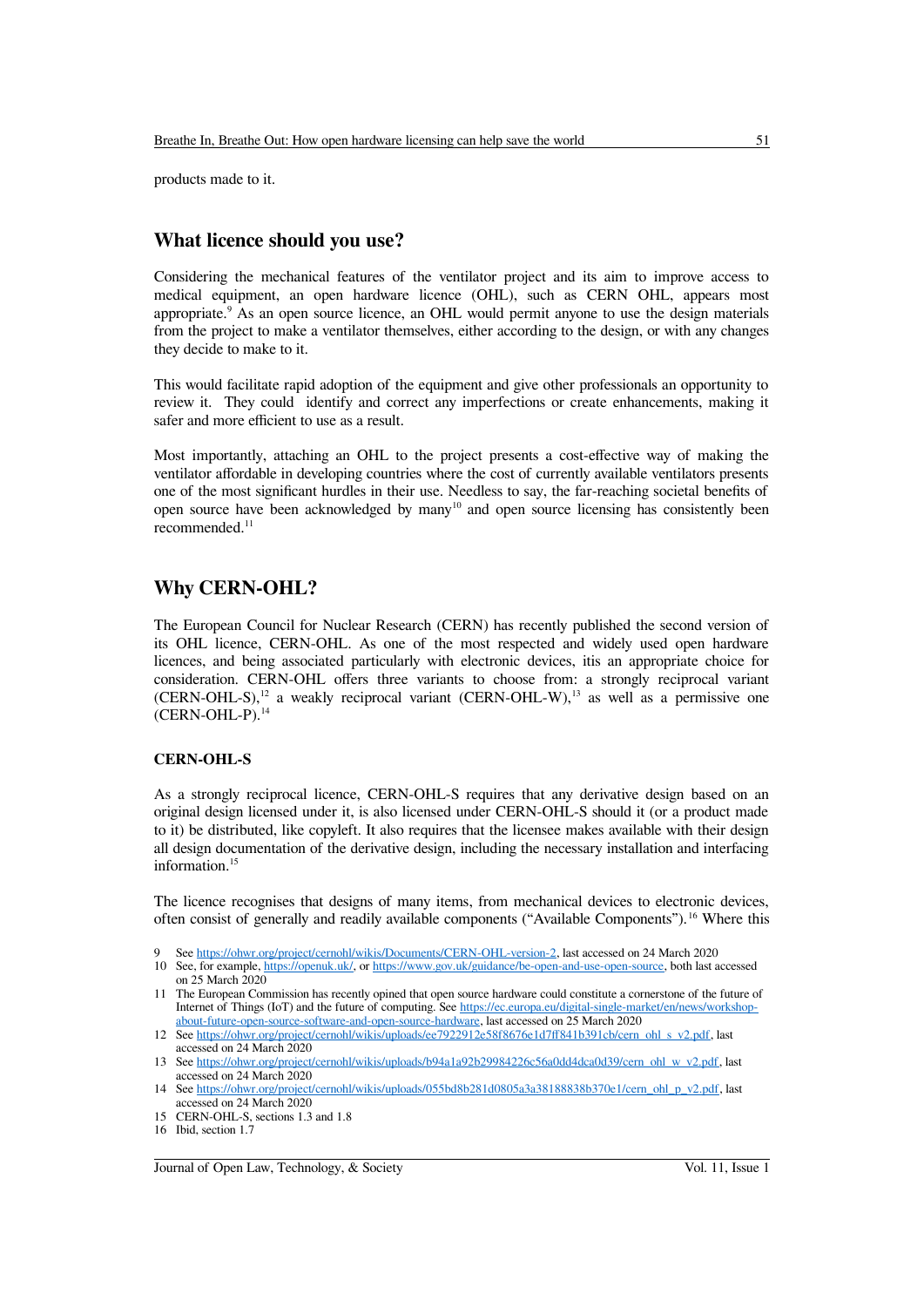is the case, CERN-OHL-S does not (for physical components) require the licensee to provide exhaustive details of such components; it will suffice to provide enough detail so that they can be sourced and used to make the product or made themselves.<sup>[17](#page-3-0)</sup> Of course, where a component is included that is not generally available, detailed information must still be provided.

Under CERN-OHL-S, the definition of Available Componentexempts the provision of interfacing and sourcing information and applies only to physical components. Therefore, if an original design is licensed under CERN-OHL-S then the licensor of a derivative design need not provide the full design documentation for any physical components available under a compatible licence, generally available physical components, or digital components available under a compatible licence.<sup>[18](#page-3-1)</sup> Under CERN-OHL-S, readily available components which exist only in digital form, such as Hardware Description Language (HDL) cores, do not qualify as Available Components, so their Complete Source would have to be provided.<sup>[19](#page-3-2)</sup>

Aside from being made of generally available physical components, such as a conventional bag-valve mask, cam arm, battery, motor and various tubes, the ventilator project also consists of an off-the-shelf Arduino Duemilanove microcontroller board<sup>[20](#page-3-3)</sup> to control the functioning of the device.

The microcontroller on the Duemilanove (an ATmega 168 or ATMega 328) runs a simple piece of code: a logical loop where it responds to triggers ('*yes*' or '*no*') to prompt action and deliver intermittent breaths to the patient. While the Arduino Duemilanove itself qualifies as an Available Component of the overall design, how is our analysis affected when we take into consideration the code which runs in its microcontroller? Nothing changes. Code executed by a processor is not a component of that processor, the same way that the orange juice we use to fill a bottle is not a component of the bottle. The licensing regimes of the code and the hardware on which it runs are thus decoupled. Because the code is not a component of the hardware design, it is no necessary consider if it qualifies as an Available Component.

This leaves potential licensees with an important question: how can we make sure that code and hardware travel together, i.e that users always get a working ventilator? The answer is that licensing the hardware under CERN-OHL is not enough. There are two options. Either the licensor can also license the code explicitly under CERN-OHL (as a separate unit, or as a combined microcontroller+code unit), or (perhaps because the licensor is unable to make the code available under CERN-OHL, potentially because of licensing compatibility problems), they can apply another appropriate open source licence to the code.

If that code is a copyleft licence like GPL or LGPL, then on redistribution, the recipient is required to be given access to the source code under the same licence (it would, of course, be helpful if that source code were provided in, or through, a link available in the Source Location). In addition, the licensor would be well advised to give recipients additional comfort by seeking third party certification affirming that the project qualifies as open source hardware by complying with the OSHWA certification criteria, which stipulate that the hardware part of a project should be licensed under an Open Hardware licence and the software part should be licensed under a Free and Open Source Software licence.<sup>[21](#page-3-4)</sup>

<span id="page-3-0"></span><sup>17</sup> CERN, CERN OHL version 2 An Introduction and Explanation, available at

[https://ohwr.org/project/cernohl/wikis/uploads/0be6f561d2b4a686c5765c74be32daf9/CERN\\_OHL\\_rationale.pdf,](https://ohwr.org/project/cernohl/wikis/uploads/0be6f561d2b4a686c5765c74be32daf9/CERN_OHL_rationale.pdf) last accessed on 24 March 2020

<span id="page-3-1"></span><sup>18</sup> CERN-OHL-S, section 1.7

<span id="page-3-2"></span><sup>19</sup> There is also an exception for components which are part of the normal distribution of a tool used to design or Make the Product. This acknowledges that many toolchains in the world of hardware are proprietary, and that they are likely to include items such as primitives, themselves proprietary, which will unavoidably end up in the design. This exception is mainly aimed at chip design, and this paper does not consider if further.

<span id="page-3-3"></span><sup>20</sup> See [https://www.arduino.cc/en/Main/arduinoBoardDuemilanove,](https://www.arduino.cc/en/Main/arduinoBoardDuemilanove) last accessed on 24 March 2020

<span id="page-3-4"></span><sup>21</sup><https://certification.oshwa.org/>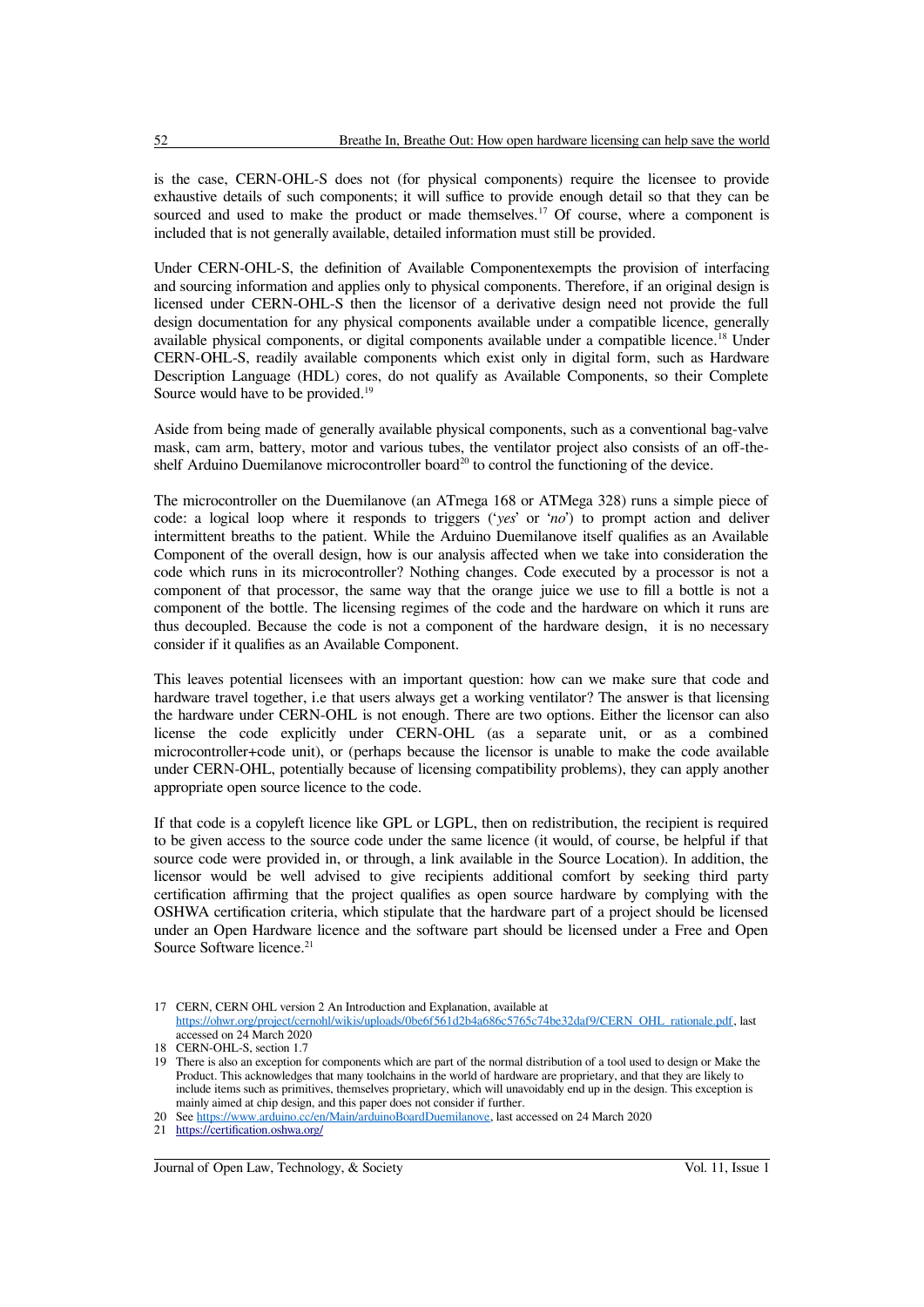Shouldn't we expect that software running on a board licensed under CERN-OHL-S be released under the CERN-OHL-S or another open source licence? No: and the reason for this is pragmatism. To explain, we provide an example.

It was recently revealed that many Intel x86 processors and their chipsets contain a microcontroller which runs a version of Andrew Tanenbaum's Minix operating system.<sup>[22](#page-4-0)</sup> The Intel x86 processor chips themselves also run "microcode" which can be regarded as fundamental software which helps to execute the machine code instructions which the chips are designed to run. In each case, this is proprietary code. If there were a provision in CERN-OHL-S that *all* software and firmware running within the system must be open source, then this would prevent the use of almost any processor which uses microcode, including Intel x86 processors, and no doubt many other chips which also incorporate a small software stack. The reality is that these components are available to anyone, and users are provided with plenty of interfacing materials, so it would not be very useful to produce a hardware licence preventing a user from publishing designs using one of the most successful series of processors of all time. It would create even more serious problems, had a design for an Intel-based motherboard been made available under the CERN-OHL for several years, and become successful, before the discovery of the Minix stack in the Intel chipset had suddenly made the design retrospectively un-licensable.<sup>[23](#page-4-1)</sup>

We already know that the Arduino Duemilanove qualifies as an Available Component under CERN-OHL-S, because anybody can buy one. For the sake of argument, let us see if it would qualify as an Available Component under another heading. Because the Arduino Duemilanove is itself open hardware, since the designs are freely available on the Arduino website, under a Creative Commons Attribution-ShareAlike (CC-BY-SA) licence, it might be considered that the Duemilanove is also available as Complete Source under a Compatible Licence. This is one of the ways a component can qualify as an Available Component under CERN-OHL-S (section 1.7(a)).

Unfortunately, this isn't the case, as CC-BY-SA is not compatible with CERN-OHL-S (or -W). Why? Because the CC-BY-SA requires that any changes to the design must, when distributed be released under CC-BY-SA (or a compatible licence<sup>[24](#page-4-2)</sup>), and CERN-OHL-S requires that any changes to the design are, when distributed, released under CERN-OHL-S. Both of these requirements cannot be satisfied simultaneously.

Should Arduinos become distributed under CERN-OHL-S or -W (and we would ask that the rights holders of Arduino designs give serious consideration to dual-licensing them to enable this to happen), then the ventilator-custom Duemilanove would be capable of being regarded as an Available Component under section 1.7(a) ("licensed to You as Complete Source under a Compatible Licence").

#### **CERN-OHL-W**

CERN-OHL-W is similar to its strongly reciprocal counterpart, CERN-OHL-S, also requires that the licensee makes a great deal of information related to the derivative design available. However, it differs in its approach to virtual (including digital and software) components. While CERN-OHL-S

<span id="page-4-1"></span>[https://www.zdnet.com/article/minix-intels-hidden-in-chip-operating-system/,](https://www.zdnet.com/article/minix-intels-hidden-in-chip-operating-system/) last accessed on 30 March 2020 23 A super-strong variant of the CERN-OHL which required that every piece of software and firmware within a design,

<span id="page-4-0"></span><sup>22</sup> Steven J. Vaughan-Nichols, *MINIX: Intel's hidden in-chip operating system*, available at

including parts which were introduced by the tools, was suggested by people commenting on the licences during the drafting process, but it didn't seem that there were sufficient use-cases for this to be worthwhile. Maybe as hardware becomes more open in the future, this will be an option for a future licence.

<span id="page-4-2"></span><sup>24</sup> CC-BY-SA 4.0 does contain a mechanism for allowing the out-licensing under a different compatible licence. The licences are selected through a process administered by Creative Commons. For example, it is possible to take a design licensed under CC-BY-SA and relicense it under GPLv3 (but not the other way around). It may be the case that CERN considers making an application to Creative Commons for one of both of the CERN-OHL reciprocal variants to be designated as compatible licences of CC-BY-SA 4.0.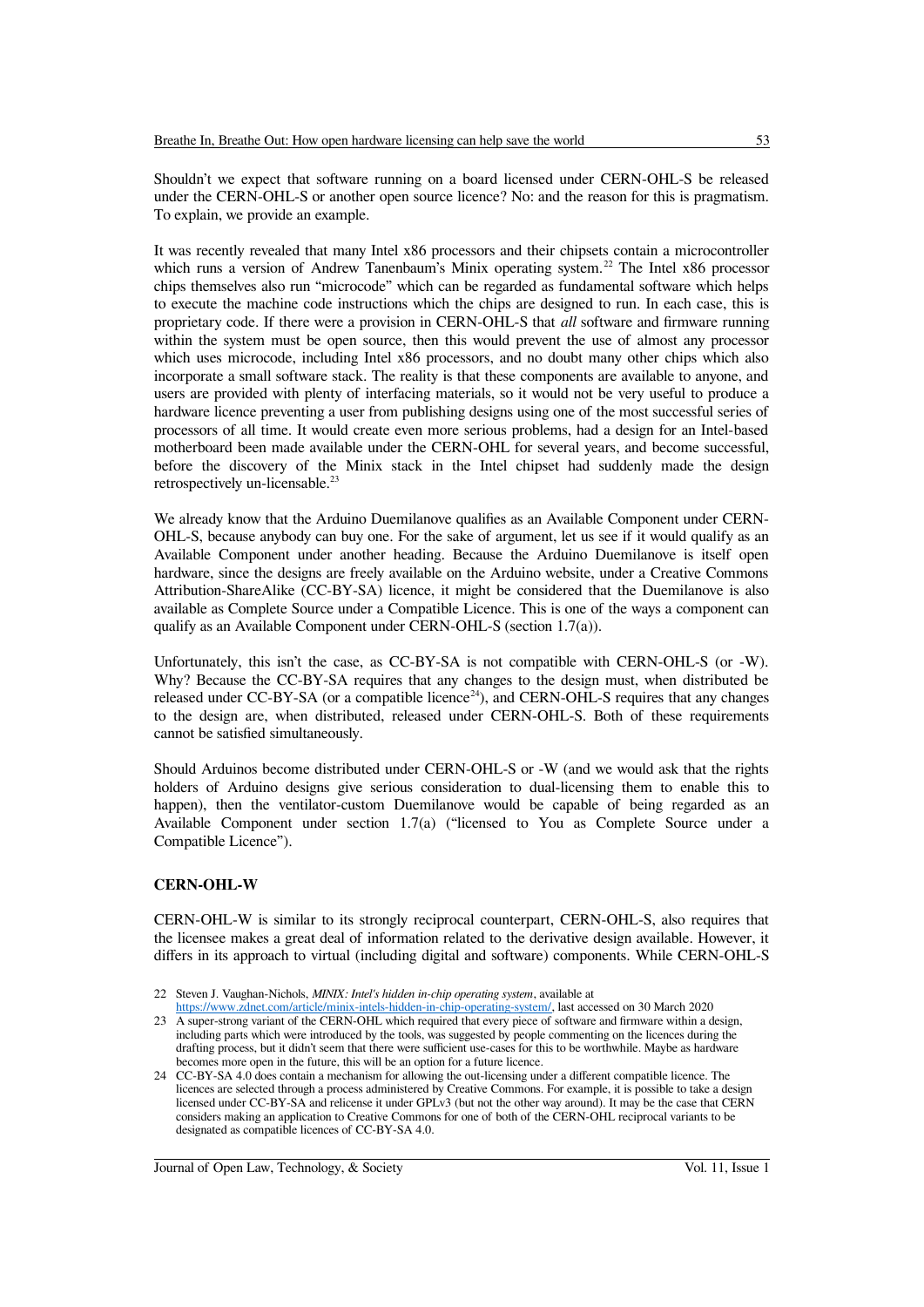only releases generally available *physical* components from strict information requirements, CERN-OHL-W extends this exemption to *any* component, including virtual ones.<sup>[25](#page-5-0)</sup> As a result, where the derivative design incorporates a piece of code that is widely used and generally available (including under an open source software licence, for example), the licensee must acknowledge incorporation of such component in the project documentation, but need not include details about the making, testing, installation and interfacing of that code. This difference is most relevant in cases where the Open Hardware design in question is for an Application-Specific Integrated Circuit (ASIC) or a Field-Programmable Gate Array (FPGA). Since this article is about ventilators and similar hardware, we will not delve more into this side of things.

Another important difference between the -S and the -W variants is that a -W design can be merged into a larger design through a defined interface and the licensee doing this would not be expected to release the design details of the larger design. This is in contrast with the -S variant, whose stronglyreciprocal effect would result in an obligation to release the whole resulting merged design under CERN-OHL-S.

### **CERN-OHL-P**

Finally, as expected, the "permissive" variant, CERN-OHL-P, permits the use, modification and redistribution of the design in any proprietary design. This may be particularly attractive to some businesses, as it allows them to develop the design and make products to it without having to release the design documentation. It's important to realise that designs licensed under any variant of CERN-OHL can be produced in a commercial context: none of the licences prevent commercialisation of the product, but the reciprocal variants do require the design documentation to be made available (and potentially used by competitors).

#### **Allowing commercial use is justified**

There are numerous alternative licences that may be considered for licensing the ventilator project, such as Creative Commons Non-Commercial licences (CC-NC). By explicitly excluding re-use scenarios leading to monetary compensation or other commercial advantage, these licences appear to serve public interest. However, this is not necessarily the case.

Licensing a project under a CC-NC licence only imposes non-commercial use on the subsequent use of the project by third parties, not its commercial exploitation by the original rights holder (assuming the original rights holder holds *all* the rights, and has not acquired some of the rights through the involvement of a community of contributors who have themselves contributed back to the project under a CC-NC licence).

As a result, the original licensor may effectively become the exclusive commercial user of the project and protect its commercial interests.. This may also negatively impact the ability of a community to coalesce around the project. It also creates the added complexity thatany improvements which are made to the design and which are re-submitted to the project under an NC licence, cannot be used by the original licensor (or anyone else) on a commercial basis.In addition, the terminology of CC-NC is subject to some dispute as to what constitutes a commercial advantage; this can range from profits to reputation, short-term to long-term.

In the current crisis, $^{26}$  $^{26}$  $^{26}$  it is important to maximise the production of high-quality ventilator designs as quickly as possible. To add a hurdle to commercial organisations – the very organisations with tooling and expertise to produce the ventilators –does not make sense, since there is no shortage of

<span id="page-5-1"></span>26 Coronavirus disease (COVID-19) pandemic, see [https://www.who.int/emergencies/diseases/novel-coronavirus-2019,](https://www.who.int/emergencies/diseases/novel-coronavirus-2019) last accessed on 30 March 2020

Journal of Open Law, Technology, & Society Vol. 11, Issue 1

<span id="page-5-0"></span><sup>25</sup> CERN-OHL-W, section 1.7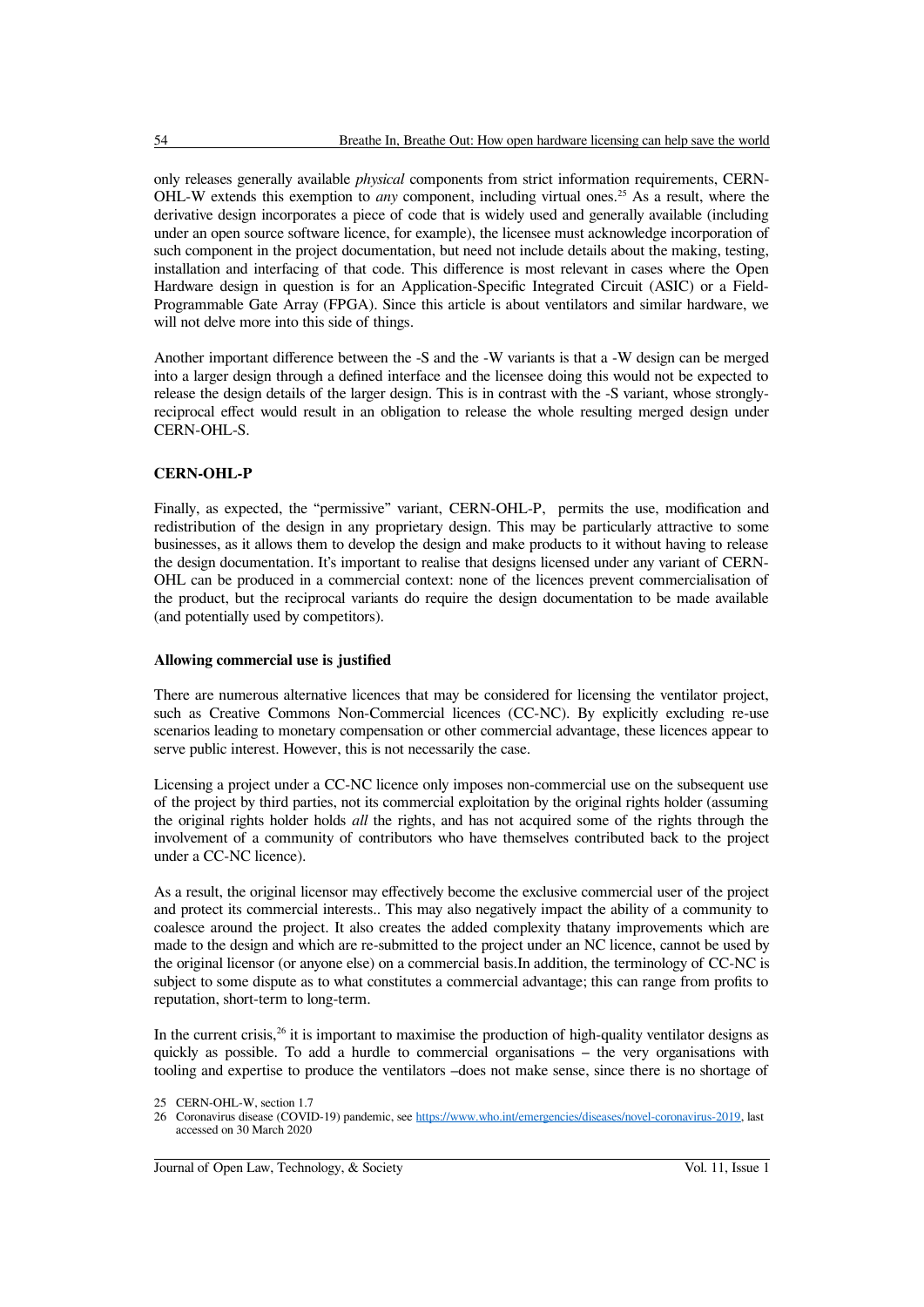#### demand.

It's also important to note that in the world of software, the raw materials – zeroes and ones – are free of charge and in infinite supply. Hardware, by definition, requires atoms which (almost always) need to be purchased, and therefore, it is almost impossible for an open hardware project not to involve the injection of commerce at some point.

For these reasons it makes sense for a licence which permits commercial use to be relied on, but also one which encourages the sharing of designs and their improvements (including production engineering improvements, and market-specific improvements), and allows suitably equipped makers to collaborate with minimal friction to provide a suite of the best designs available for different markets, different applications, and different locations. Either the CERN-OHL-S or CERN-OHL-W would be ideal for this purpose.

#### **Patents**

The Creative Commons licences expressly exclude patent licensing, which means that a participant in the ventilator project which holds patents could simultaneously license the copyright in their designs in an open way, and at the same time withhold any patents necessary to produce and use those designs. This would seem unfair and unreasonable, and the CERN-OHL licence suite is intended to address this issue. It does so in the same way as many more modern open source software licences, by both providing an explicit patent licence covering contributions made to a project, and also with a patent retaliation clause which removes rights granted to a licensee should they start attacking a licensor for patent infringement in relation to the design.

#### **Other features of the CERN-OHL-S and -W**

A particularly attractive feature of the reciprocal versions of CERN-OHL is the requirement that a licensor may apply to ensure that details of a Source Location are provided on any Product made to the design, whether on the design itself (for example, a short-form URL placed onto an object as part of the 3D printing process, or silk-screened onto a circuit board), or on its packaging or documentation. This requirement may be particularly powerful if the Source Location details are placed onto the ventilator itself. If anyone can easily track down the design documentation, they can also use it to troubleshoot and fix any problems, even if they do not intend to replicate the entire device.

# **Conclusion**

We recommend that any projects releasing open hardware designs for ventilators should give careful consideration to licensing them under CERN-OHL-S or CERN-OHL-W (either v2 or any later version). We also suggest that they consider licensing any necessary software or firmware under the same CERN-OHL licence, either separately, or as part of the whole design. If that is not possible, then we recommend consideration is given to an appropriate copyleft licence such as a version of the GPL or LGPL.

We contend that this enables commercial entities to collaborate easily to create the physical product, while at the same time allowing appropriate protection for patents, third parties and users. It also potentially means that, should the same reciprocal licence be employed, it becomes very easy to mix components between different designs where necessary, and also to potentially locate the relevant information necessary to maintain, fix and operate the devices in the field.